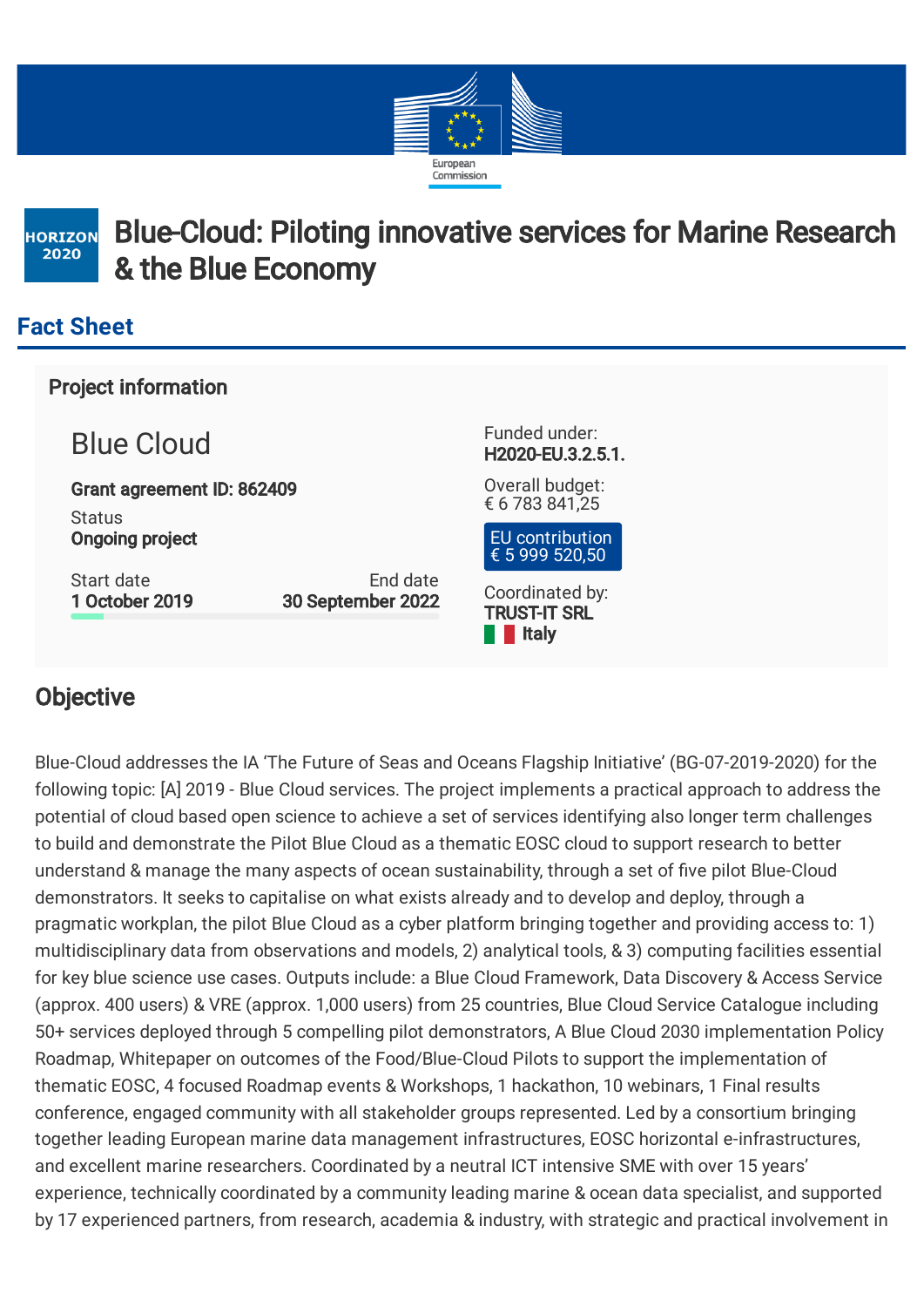design and delivery of blue community needs. An influential External Stakeholders Experts Board & an Expert Foresight Group support the project.

#### Field of Science

public services

sustainable development

#### Programme(s)

#### [H2020-EU.3.2.5.1.](https://cordis.europa.eu/programme/rcn/664315/en) - Climate change impact on marine ecosystems and maritime economy

Topic(s)

#### [BG-07-2019-2020](https://cordis.europa.eu/programme/rcn/702822/en) - The Future of Seas and Oceans Flagship Initiative

#### Call for proposal

H2020-BG-2019-1

#### See other [projects](https://cordis.europa.eu/search/en?q=contenttype%3D%27project%27+AND+%2Fproject%2Frelations%2Fassociations%2FrelatedSubCall%2Fcall%2Fidentifier%3D%27H2020-BG-2019-1%27&p=1&num=10&srt=Relevance:decreasing) for this call

#### Funding Scheme

IA - Innovation action

#### **Coordinator**

#### TRUST-IT SRL Address

Contact the [organisation](https://ec.europa.eu/info/funding-tenders/opportunities/portal/screen/contact-form/PROJECT/906664821/862409)

Activity type

Via Bixio 25 56125 Pisa **III** Italy

Private for-profit entities (excluding Higher or Secondary Education Establishments)

EU Contribution

€ 639 189,25

## Participants (19)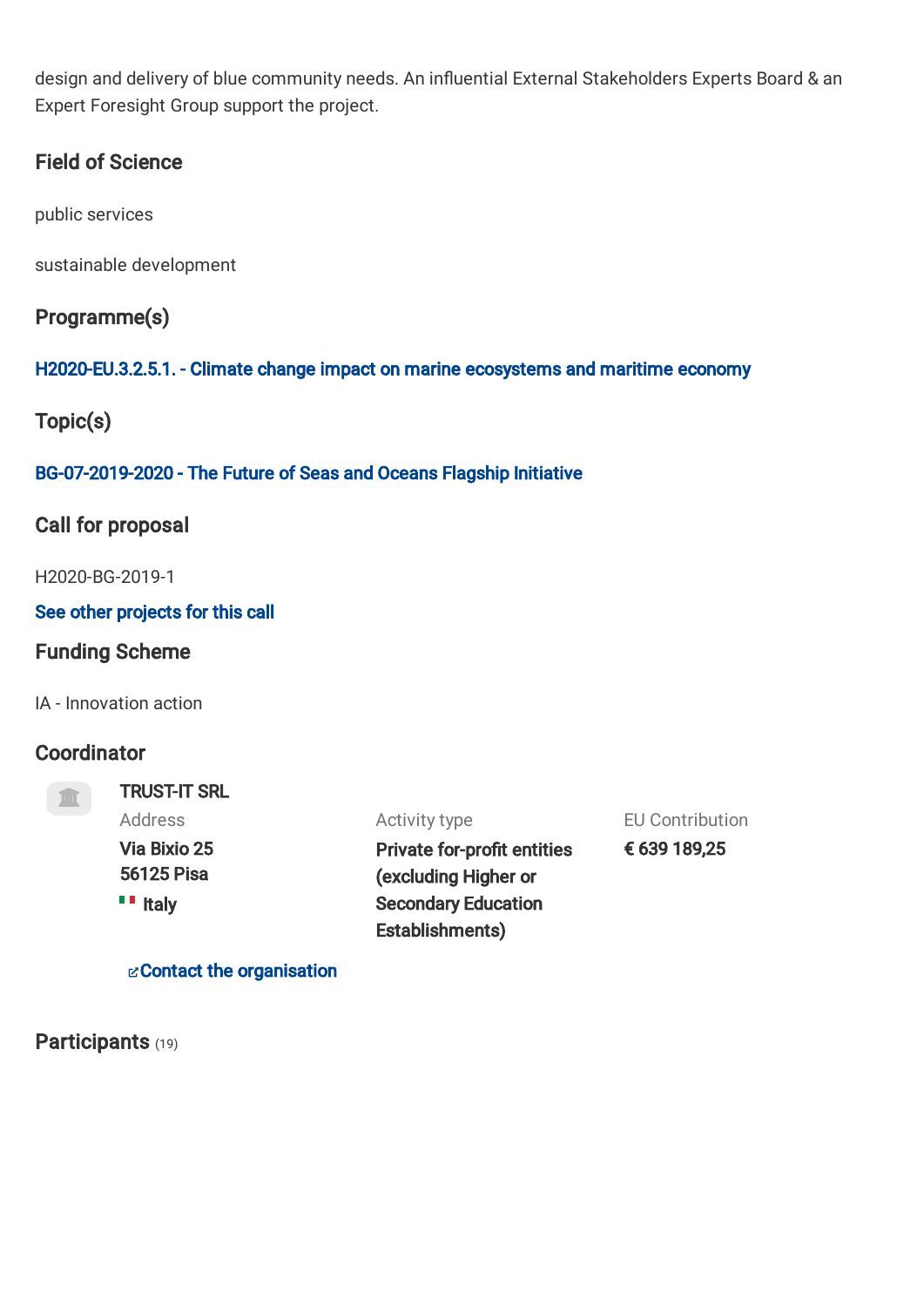| <b>MARIENE INFORMATIE SERVICE MARIS BV</b><br>$=$ Netherlands                                     |                                                                                                                                     | <b>EU Contribution</b><br>€ 533 312,50 |
|---------------------------------------------------------------------------------------------------|-------------------------------------------------------------------------------------------------------------------------------------|----------------------------------------|
| <b>Address</b><br>Koningin Julianalaan 345a<br>2273 Jj Voorburg                                   | Activity type<br><b>Private for-profit entities</b><br>(excluding Higher or<br><b>Secondary Education</b><br><b>Establishments)</b> |                                        |
| <b><i><b>E</b></i> Website</b>                                                                    |                                                                                                                                     |                                        |
| & Contact the organisation                                                                        |                                                                                                                                     |                                        |
| <b>CONSIGLIO NAZIONALE DELLE RICERCHE</b><br>$\blacksquare$ Italy                                 |                                                                                                                                     | <b>EU Contribution</b><br>€ 638 212,50 |
| <b>Address</b><br>Piazzale Aldo Moro 7<br>00185 Roma                                              | Activity type<br><b>Research Organisations</b>                                                                                      |                                        |
| <b>E</b> Website<br>& Contact the organisation                                                    |                                                                                                                                     |                                        |
| <b>INSTITUT FRANCAIS DE RECHERCHE POUR L'EXPLOITATION</b><br><b>DE LA MER</b><br><b>"</b> France  |                                                                                                                                     | <b>EU Contribution</b><br>€498125      |
| Address                                                                                           | Activity type                                                                                                                       |                                        |
| 1625 Route De Sainte Anne<br>Zone Industrielle De La<br><b>Pointe Du Diable</b><br>29280 Plouzane | <b>Research Organisations</b>                                                                                                       |                                        |
| <b><i><b>E</b></i> Website</b>                                                                    |                                                                                                                                     |                                        |
| & Contact the organisation                                                                        |                                                                                                                                     |                                        |
| <b>SEASCAPE BELGIUM</b><br><b>Belgium</b>                                                         |                                                                                                                                     | <b>EU Contribution</b><br>€405125      |
| Address                                                                                           | Activity type                                                                                                                       |                                        |
| Kindermansstraat 14 Bus 19<br>1000 Brussel                                                        | <b>Private for-profit entities</b><br>(excluding Higher or<br><b>Secondary Education</b><br><b>Establishments)</b>                  |                                        |
| & Contact the organisation                                                                        |                                                                                                                                     |                                        |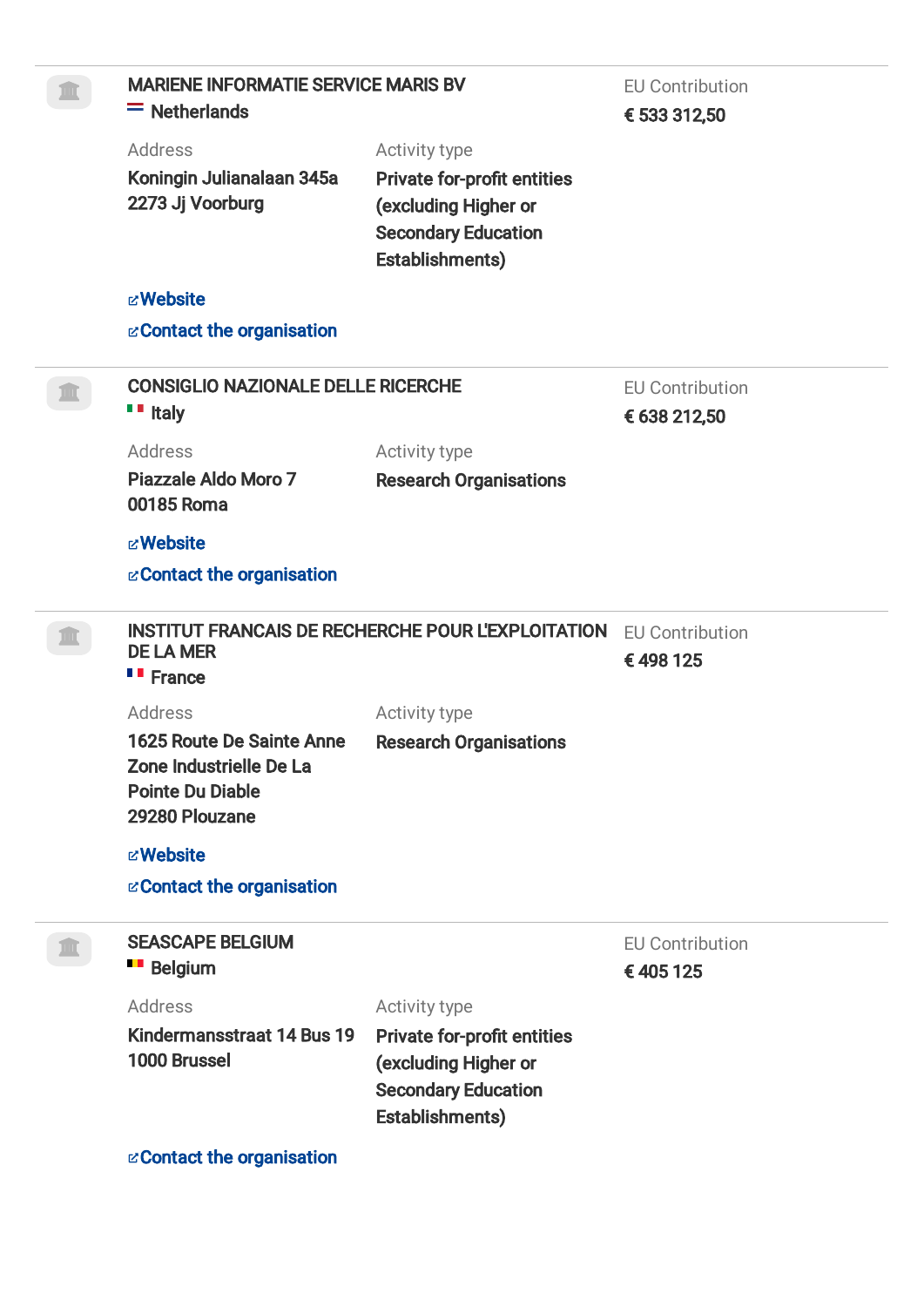| <b>MERCATOR OCEAN</b><br><b>"</b> France                                                       |                               | <b>EU Contribution</b><br>€346805      |
|------------------------------------------------------------------------------------------------|-------------------------------|----------------------------------------|
| Address                                                                                        | Activity type                 |                                        |
| <b>Rue Hermes 8-10 Parc</b><br><b>Technologique Du Canal</b><br>31520 Ramonville Saint<br>Agne | <b>Other</b>                  |                                        |
| <b><i><b>E</b></i> Website</b>                                                                 |                               |                                        |
| <b>EXECONTACT the organisation</b>                                                             |                               |                                        |
|                                                                                                |                               |                                        |
| FONDAZIONE CENTRO EURO-MEDITERRANEOSUI<br><b>CAMBIAMENTI CLIMATICI</b><br>$\blacksquare$ Italy |                               | <b>EU Contribution</b><br>€ 265 625    |
| <b>Address</b>                                                                                 | Activity type                 |                                        |
| Via A Imperatore 16<br><b>73100 Lecce</b>                                                      | <b>Research Organisations</b> |                                        |
| <b>E</b> Website                                                                               |                               |                                        |
| & Contact the organisation                                                                     |                               |                                        |
| EUROPEAN MOLECULAR BIOLOGY LABORATORY                                                          |                               | <b>EU Contribution</b>                 |
| $\blacksquare$ Germany                                                                         |                               | €465875                                |
| <b>Address</b>                                                                                 | Activity type                 |                                        |
| <b>Meyerhofstrasse 1</b><br>69117 Heidelberg                                                   | <b>Research Organisations</b> |                                        |
| <b><i><b>E</b></i> Website</b>                                                                 |                               |                                        |
| & Contact the organisation                                                                     |                               |                                        |
| <b>VLAAMS INSTITUUT VOOR DE ZEE VZW</b><br><b>Belgium</b>                                      |                               | <b>EU Contribution</b><br>€ 358 937,50 |
| <b>Address</b>                                                                                 | Activity type                 |                                        |
| Wandelaarkaai 7<br>8400 Oostende                                                               | <b>Other</b>                  |                                        |
| <b>EContact the organisation</b>                                                               |                               |                                        |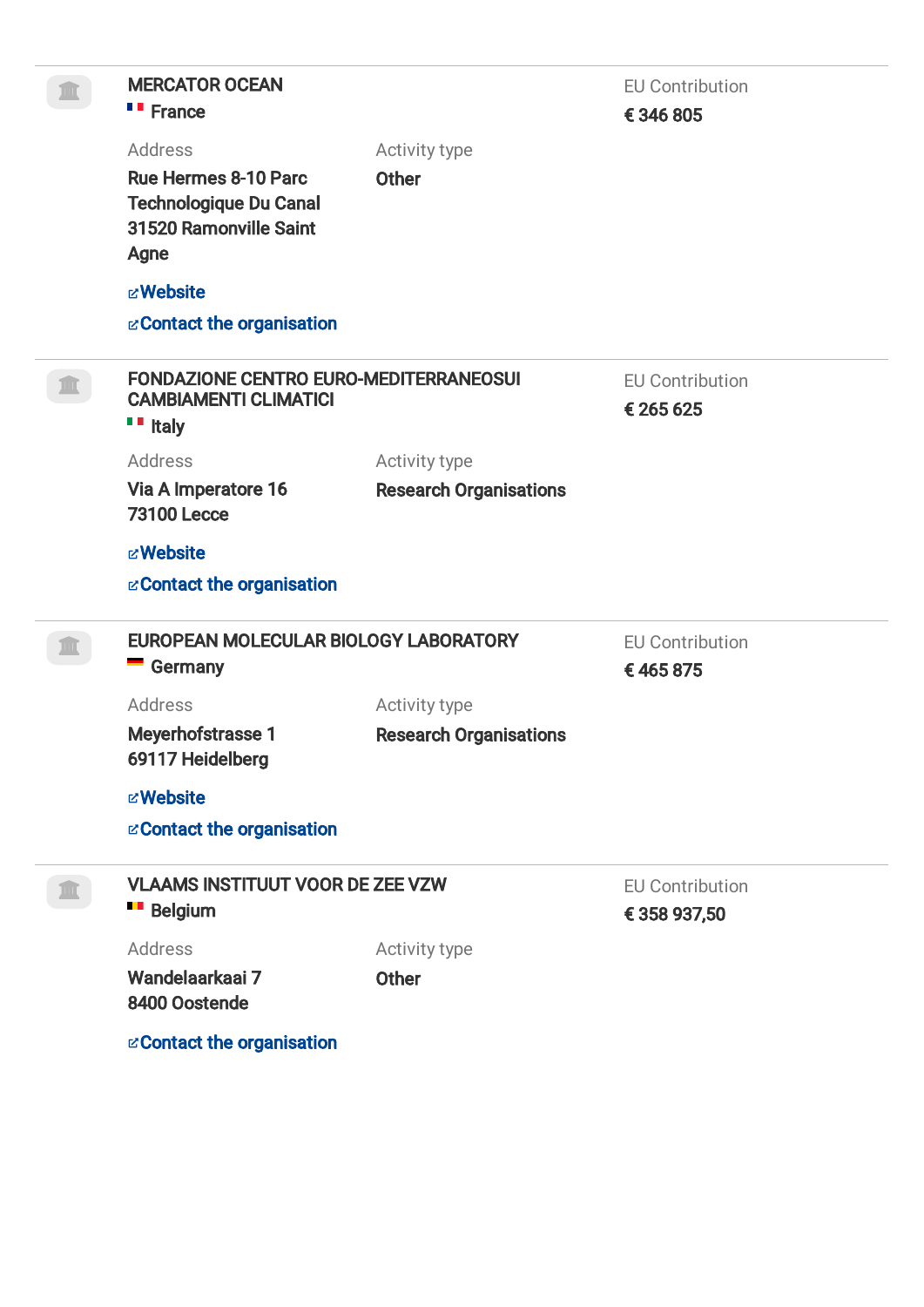| FOOD AND AGRICULTURE ORGANIZATION OF THE UNITED<br><b>NATIONS FAO</b><br>$\blacksquare$ Italy |                                                                                                                                                         | <b>EU Contribution</b><br>€405 000  |  |
|-----------------------------------------------------------------------------------------------|---------------------------------------------------------------------------------------------------------------------------------------------------------|-------------------------------------|--|
| Address<br><b>Viale Delle Terme Di</b><br><b>Caracalla</b><br>00153 Roma                      | Activity type<br><b>Public bodies (excluding</b><br><b>Research Organisations and</b><br><b>Secondary or Higher</b><br><b>Education Establishments)</b> |                                     |  |
| <b><i><b>E</b></i> Website</b>                                                                |                                                                                                                                                         |                                     |  |
| & Contact the organisation                                                                    |                                                                                                                                                         |                                     |  |
| KONINKLIJK NEDERLANDS METEOROLOGISCH INSTITUUT-<br><b>KNMI</b><br>$=$ Netherlands             |                                                                                                                                                         | <b>EU Contribution</b><br>€99425    |  |
| <b>Address</b>                                                                                | Activity type                                                                                                                                           |                                     |  |
| Utrechtseweg 297<br><b>3731 Ga De Bilt</b>                                                    | <b>Research Organisations</b>                                                                                                                           |                                     |  |
| <b><i><b>E</b></i> Website</b>                                                                |                                                                                                                                                         |                                     |  |
| & Contact the organisation                                                                    |                                                                                                                                                         |                                     |  |
| <b>CSC-TIETEEN TIETOTEKNIIKAN KESKUS OY</b><br>$+$ Finland                                    |                                                                                                                                                         | <b>EU Contribution</b><br>€ 104 050 |  |
| <b>Address</b>                                                                                | Activity type                                                                                                                                           |                                     |  |
| Keilaranta 14<br>02101 Espoo                                                                  | Other                                                                                                                                                   |                                     |  |
| <b><i><b>E</b></i> Website</b>                                                                |                                                                                                                                                         |                                     |  |
| & Contact the organisation                                                                    |                                                                                                                                                         |                                     |  |
| <b>CINECA CONSORZIO INTERUNIVERSITARIO</b><br>$\blacksquare$ Italy                            |                                                                                                                                                         | <b>EU Contribution</b><br>€ 83 125  |  |
| <b>Address</b>                                                                                | Activity type                                                                                                                                           |                                     |  |
| Via Magnanelli 6/3<br>40033 Casalecchio Di Reno<br><b>Bo</b>                                  | <b>Research Organisations</b>                                                                                                                           |                                     |  |
| <b><i><b>E</b></i> Website</b>                                                                |                                                                                                                                                         |                                     |  |
| & Contact the organisation                                                                    |                                                                                                                                                         |                                     |  |
|                                                                                               |                                                                                                                                                         |                                     |  |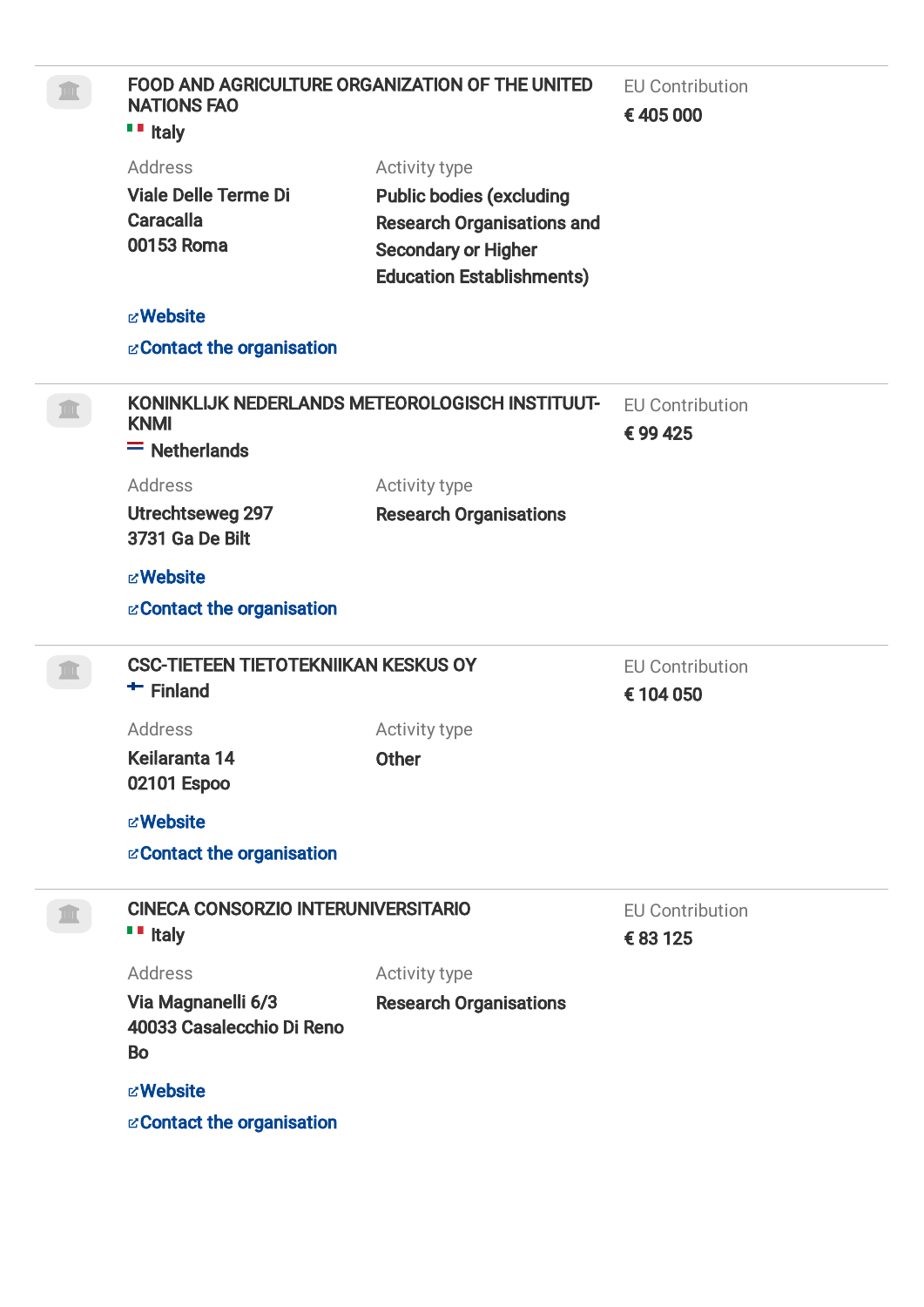| <b>DEUTSCHES KLIMARECHENZENTRUM GMBH</b>  |                                 | <b>EU Contribution</b>                 |  |
|-------------------------------------------|---------------------------------|----------------------------------------|--|
| <b>Germany</b>                            |                                 | € 136 375                              |  |
| <b>Address</b>                            | Activity type                   |                                        |  |
| <b>Bundesstrasse 45a</b><br>20146 Hamburg | <b>Other</b>                    |                                        |  |
| <b>z</b> Website                          |                                 |                                        |  |
| & Contact the organisation                |                                 |                                        |  |
| <b>SORBONNE UNIVERSITE</b>                |                                 | <b>EU Contribution</b>                 |  |
| <b>"</b> France                           |                                 | € 397 252,50                           |  |
| <b>Address</b>                            | Activity type                   |                                        |  |
| 21 Rue De L'Ecole De                      | <b>Higher or Secondary</b>      |                                        |  |
| <b>Medecine</b>                           | <b>Education Establishments</b> |                                        |  |
| <b>75006 Paris</b>                        |                                 |                                        |  |
| & Contact the organisation                |                                 |                                        |  |
|                                           |                                 |                                        |  |
| UNIVERSITEIT VAN AMSTERDAM                |                                 | <b>EU Contribution</b>                 |  |
| $=$ Netherlands                           |                                 | € 106 250                              |  |
| <b>Address</b>                            | Activity type                   |                                        |  |
| Spui 21                                   | <b>Higher or Secondary</b>      |                                        |  |
| 1012wx Amsterdam                          | <b>Education Establishments</b> |                                        |  |
| <b><i><b>E</b></i> Website</b>            |                                 |                                        |  |
| & Contact the organisation                |                                 |                                        |  |
| <b>UNIVERSITETET I BERGEN</b>             |                                 |                                        |  |
| <b>HE</b> Norway                          |                                 | <b>EU Contribution</b><br>€ 197 031,25 |  |
| <b>Address</b>                            | Activity type                   |                                        |  |
| Museplassen 1                             | <b>Higher or Secondary</b>      |                                        |  |
| 5020 Bergen                               | <b>Education Establishments</b> |                                        |  |
| <b><i><b>E</b></i> Website</b>            |                                 |                                        |  |